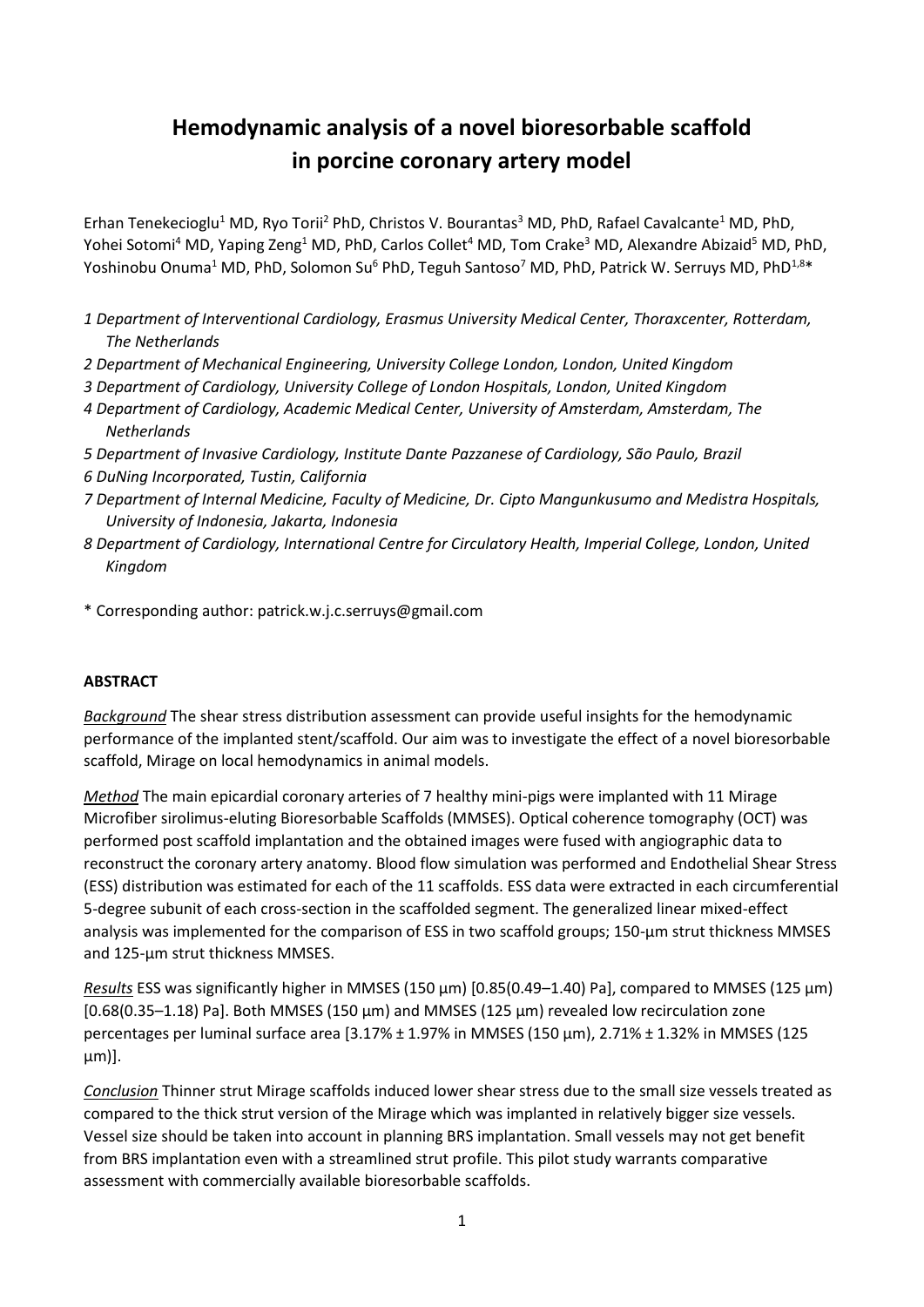#### **1. INTRODUCTION**

Metallic drug eluting stents have significant limitations including the risks of neoatherosclerosis, late stent thrombosis, and restenosis which affect long term prognosis. Bioresorbable scaffolds (BRS) have been introduced to overcome these issues with potential benefits of allowing future treatments, non-invasive imaging procedures and recovering vessel physiology during bioresorption process of the scaffold. Despite its theoretical benefits, recent reports of neoatherosclerosis and scaffold thrombosis have emerged concerns about the designs of BRS [1]. Thicker struts, bulky structure, non-streamlined strut geometry and early mechanical disruption have been charged for underlying pathological mechanisms. Local coronary hemodynamics, particularly endothelial shear stress (ESS) seems to drive these mechanisms [2]. Following stent/scaffold implantation, the device geometry, strut profile, and curvature status of the implanted vessel segment influence the rheological behavior of the scaffolded segment [3]. The in vivo evaluation of the impact of protruding struts on local hemodynamic patterns in the current available BRS has revealed the interaction between shifted ESS and the intimal tissue response [4].

Mirage microfiber sirolimus-eluting bioresorbable scaffold (MMSES, Manli Cardiology, Singapore) is a novel coronary stent that has substantial differences in geometrical design, strut profile, strut thickness, and strut connector alignments. The objective of this preclinical study was to determine the flow characteristics and ESS distribution in MMSES implanted coronary artery segments.

## **2. METHODS**

We analyzed data from Yucatan mini-pigs implanted with MMSES. Seven mini-pigs with healthy coronaries underwent percutaneous coronary intervention (PCI) in select epicardial coronary arteries via the femoral access according to standard procedures. Six coronaries were implanted with a single MMSES with 150-µm strut thickness [MMSES(150 µm)] and five coronaries with a MMSES with 125-µm strut thickness [MMSES (125 µm)]. The treated coronary arteries were imaged by OCT immediately after the scaffold implantation. The protocol approval for the animal study was received from the Institutional Animal Care and Use Committee and the study was conducted in accordance to the American Heart Association guidelines for preclinical research and the Guide for the Care and Use of Laboratory Animals [5].

## *2.1 Scaffold design*

Mirage scaffold is produced from poly-d-l-lactide (PDLLA) of which d(dextro-rotary)-isomer constitutes <5% of the total polylactic acid (PLA), coated with a biodegradable PLA eluting sirolimus. MMSES is manufactured by winding the polylactide monofilaments into helix-coiled structure. The struts have circular profile with thickness of 125 µm in scaffolds with diameter ≤3mm, and 150 µm in scaffolds with diameter ≥3.5 mm (Figure 1). The scaffold design consists of a helicoidal coil structure in which the monofilament maintains its directional mechanical properties as well as its circular geometry (Figure 2A). When compared to the benchmark Absorb scaffold (27%), Mirage scaffold has 45% vessel luminal coverage ratio [6]. The helical-coil design is fastened by longitudinal spine microfibers providing radial strength for the MMSES (150  $\mu$ m) (148.54 kPa) and MMSES (125 µm) (120.54 kPa) comparable to the current available BRS [7]. MMSES (125 µm) and MMSES (150 µm) have a tensile strength of 300 MPa with an elongation at break of 35% (information from the manufacturer). In addition, in vitro and in vivo degradation profile has confirmed that the Mirage polylactide is basically fully biodegraded after 14 months (Figure 2B).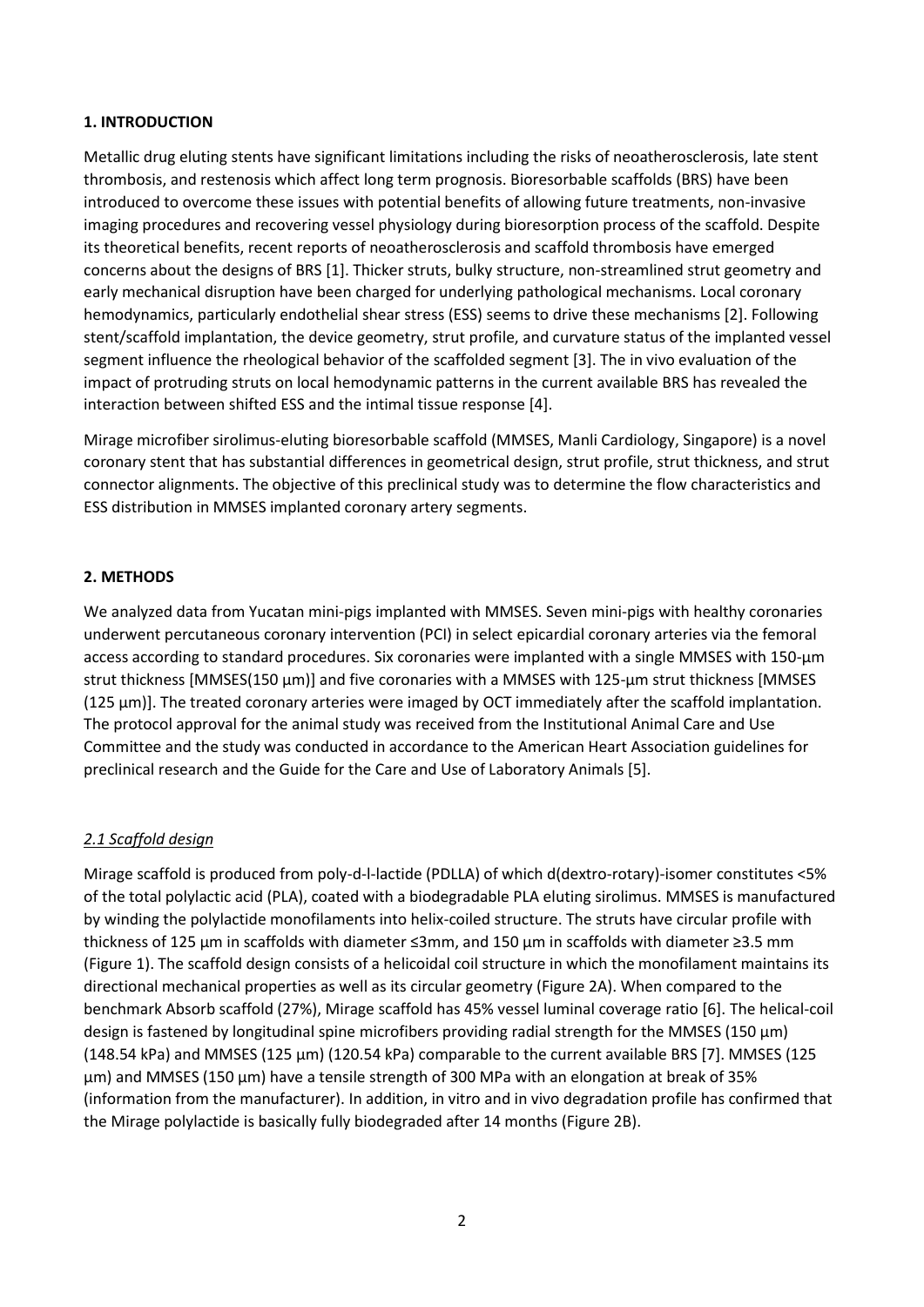#### *2.2 Data acquisition*

X-ray angiography was performed using Siemens HiCor cardiac angiography system (Siemens, Erlangen, Germany). OCT was performed following scaffold implantation in all the coronary arteries implanted with bioresorbable scaffolds. The treated segments were studied using a frequency-domain OCT system (C8-XR OCT Intravascular Imaging System; St. Jude Medical, St. Paul, MN) that was pulled-back at a speed of 18 mm sec−1. A nonocclusive flushing technique was used for blood clearance by injection of contrast media. The acquired data were stored in DICOM format and transferred to a workstation for further analysis.

## *2.3 Coronary artery reconstruction*

Coronary artery reconstruction was performed using a well-established and validated methodology [8]. In brief the angiographic and OCT data were reviewed to identify the scaffolded segment and the most proximal and distal anatomical landmarks (i.e. side branches) to the scaffolded segment, that were visible in both coronary angiography and OCT. These landmarks were used to define the segment of interest, that was reconstructed from OCT and X-ray angiographic data for computational fluid dynamic (CFD) model [8].

In the segment of interest, an observer identified the OCT images portraying the scaffolded and the native coronary artery and analyzed the OCT frames at every 0.1 mm interval in the scaffolded segment and at every 0.2 mm interval in the native vessel. In the native and the scaffolded segment the observer delineated the flow area—defined in the native segment by the lumen border and in the scaffolded segment by the adluminal side of the struts and by the lumen surface in the areas between the struts [9].

Two post-procedure end-diastolic X-ray angiographic images with at least >30° angle difference portraying the segment of interest with minimal foreshortening were selected with the table in the isocenter. In these images the lumen borders were detected for the segment of interest and used to extract the luminal centerline that was then used to define the 3D luminal centerline of the segment of interest [8]. The borders detected in the OCT images were then placed perpendicularly onto the luminal centerline and anatomical landmarks, that were side-branches seen in both OCT and X-ray images were used to define the absolute orientation of the OCT frames [8].

## *2.4 Blood flow simulation*

The reconstructed images were processed with CFD techniques. A finite volume mesh was generated and then blood flow simulation was performed and the ESS was estimated by solving the 3D Navier-Stokes equations (ANSYS Fluent, Canonsburg, Pennsylvania) [10]. To assess the effect of the scaffold designs on the local hemodynamic micro-environment, the mesh density around the scaffold struts and within the boundary layer of the flow field between the struts was increased to have an average element edge of 30 μm (equal to ¼ of the strut thickness of the scaffold strut). Blood was assumed to be a homogeneous, Newtonian fluid with a viscosity of 0.0035 Pa s<sup>-1</sup> and a density of 1,050 kg m<sup>-3</sup>. A steady flow profile was simulated at the inflow of the 3D models. Previously, publications showed that there are no significant differences between the ESS estimated in pulsatile and steady flow simulations [11, 12]. Blood flow for each reconstruction was estimated by measuring, in the two angiographic projections, the number of frames required for the contrast agent to pass from the inlet to the outlet of the reconstructed segment, the volume of the reconstructed segment and the cine frame rate [2, 13]. The arterial wall was considered to be rigid. No-slip conditions were imposed at the scaffold surface. At the outlet of the model zero pressure conditions were imposed. ESS at the baseline luminal surface was calculated as the product of blood viscosity and the gradient of blood velocity at the wall [14]. The ESS was measured in the native and the scaffolded segment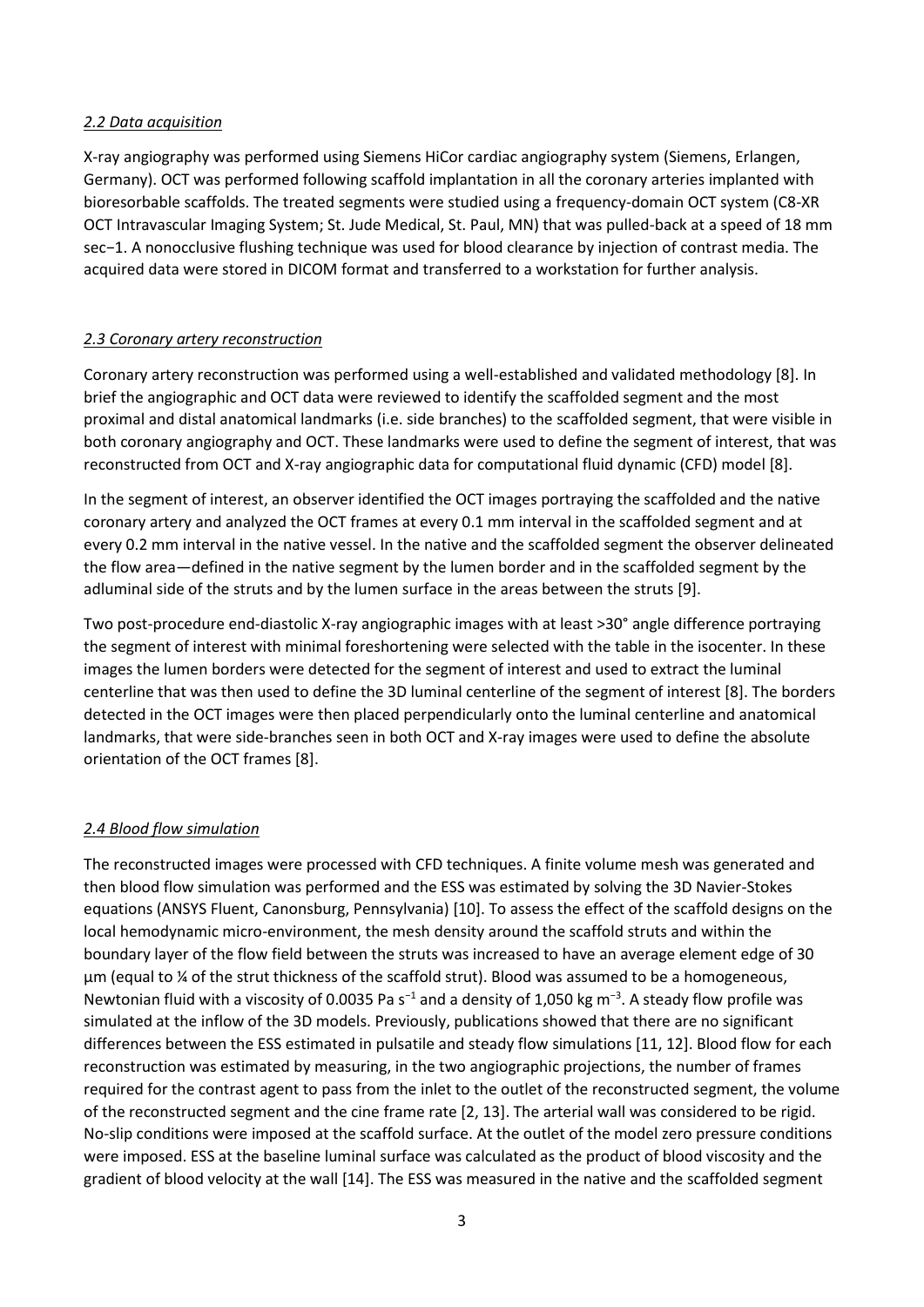around the circumference of the lumen per 5° interval (sector) and along the axial direction per 0.2-mm interval with the use of an in-house algorithm [4] (Figure 3). The recirculation zones in the vicinity of the struts were quantified based on the direction of the ESS vector and the centerline vector. Areas where the ESS vector had opposite direction to the centerline vector were considered to be exposed to recirculation zones (Figure 4).

## *2.5 Statistical analysis*

Continuous variables were tested for normality with Kolmogorov-Smirnov test and are presented as mean ± SD or median (interquartile range) as appropriate. Categorical variables are presented as counts and percentages. Mixed linear model with an assumed Gaussian distribution was used for the comparisons of continuous variables to take into account the clustered nature of >1 scaffolds analyzed from the same animals and >1 cross-sections from the same scaffold and >1 5°-sectors from the same cross-sections, that should be in correlations within the clusters. Pearson correlation coefficients were used to evaluate the strength and direction of the linear relationship between the strut thickness, cross-section area and ESS. Statistical significance was assumed at a probability (P) value of <0.05. All statistical analyses were performed with SPSS (version 22.0.0, IBM, New York).

## **3. RESULTS**

In MMSES (150 µm) group (n = 6 arteries), 2 LAD, 1 LCX and 3 RCA, in MMSES (125 µm) group (n = 5 arteries) 2 LAD, 1 LCX and 2 RCA were treated. The list of scaffolds with diameters, lengths, deployment pressures, post-implantation dilatation balloon pressures, post-implantation scaffolded vessel segment diameters and the treated coronaries with the implantation locations are shown in Table 1. The dimensions of the proximal segment, scaffolded segment and the distal segment are shown in Table 2 and Supporting Information Table 1.

The median ESS of MMSES (150  $\mu$ m) and MMSES (125  $\mu$ m) are 0.85 (IQ:0.49–1.39) and 0.68 (IQ:0.35–1.18), respectively. The histograms of ESS for the MMSES (150 µm) and MMSES (125µm) (Figure 5) show that, 58% of the scaffolded vessel luminal surface in the MMSES (150 µm) and 66% MMSES (125 µm) was exposed to a low (<1 Pa) athero-promoting ESS environment (Figure 6) (Table 3). This paradoxical results should stem from the fact that the MMSES (125 µm) was implanted in small size (<3.0 mm) vessels while the MMSES (150 µm) was implanted in bigger size (>3.5 mm) vessels; when the strut thickness was divided to final lumen diameter after the implantation the mean ratio in MMSES (125 µm) was 0.020 and in MMSES (150 µm) was 0.017. The percentages of recirculation area per scaffolded vessel segment surface area were 3.17% ± 1.97% in MMSES (150 µm) and 2.71% ± 1.32% in MMSES (125 µm). At device level, there was no statistical difference between the scaffold groups for recirculation area ( $P = 0.91$ ) (Table 4). ESS had a negative correlation with strut thickness (r = −0.17, P < 0.0001). The strut thickness had significant correlation with the recirculation zone area per luminal surface area (r = 0.555, P < 0.0001).

## **4. DISCUSSION**

In this exploratory study, we evaluated Mirage scaffold with two strut thicknesses in porcine coronary artery models. The findings were as follows: (1) The thinner strut version Mirage scaffold [MMSES (125 µm)] was implanted in smaller vessels (<3.0 mm) while thick strut version Mirage [MMSES(150  $\mu$ m)] was implanted in bigger size (>3.5 mm) vessels which induced lower ESS in MMSES (125 µm) than in MMSES (150 µm) and due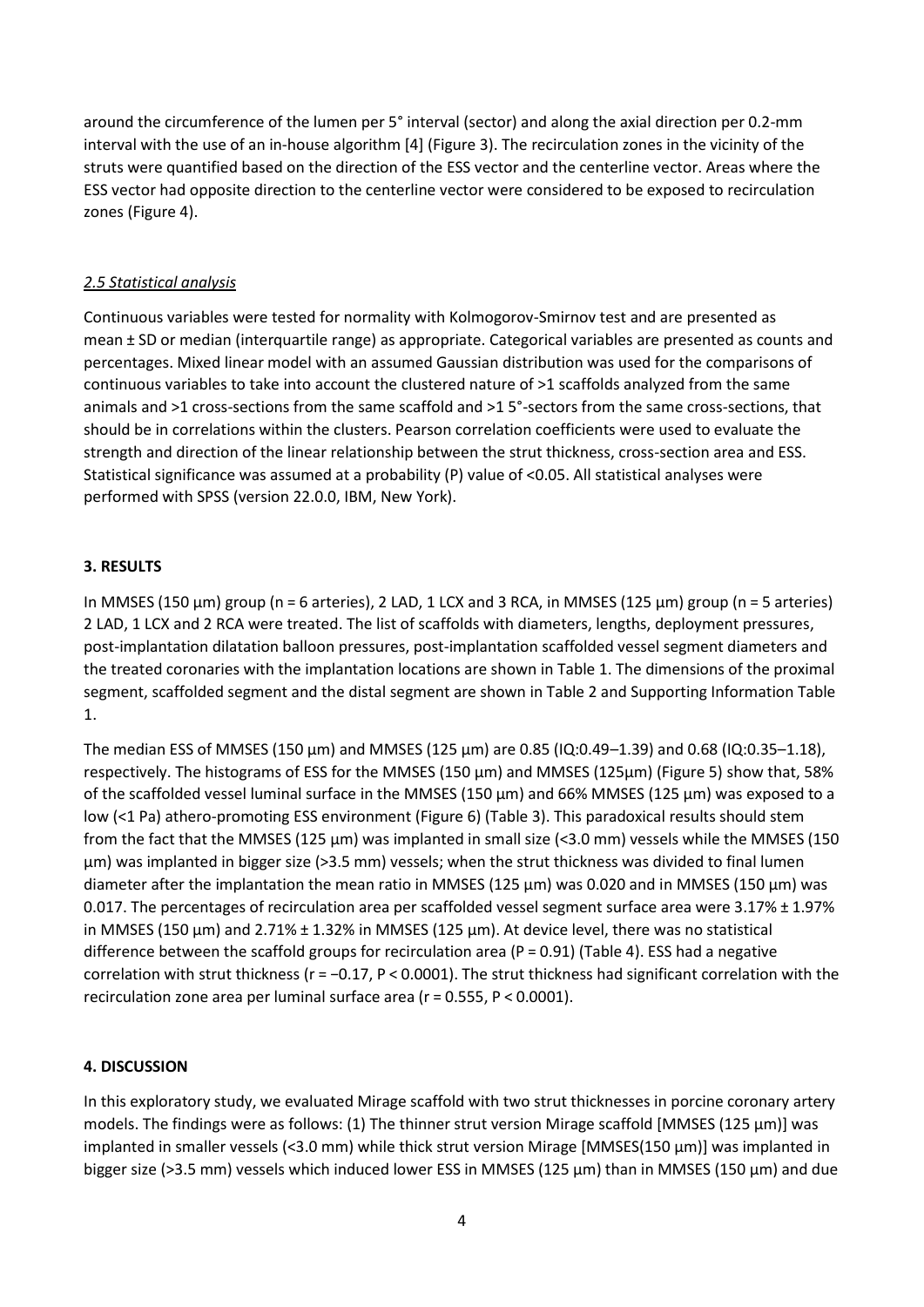to the same fact, (2) The percent luminal surface exposed to lower-ESS (<1.0 Pa) was higher in MMSES (125 µm) as compared to MMSES (150 µm). (3) Scaffolded segments revealed minimal recirculation zones per scaffolded luminal surface. However, due to device level comparison, there was no significant difference for recirculation area percentages between MMSES (150 µm) and MMSES (125 µm) underscoring the role that the artery size plays in the regional hemodynamic effects of the scaffold placement.

Several in silico studies have mentioned the effect of stent design on local hemodynamics after device implantation. Mirage scaffold has a unique helicoidal design with thinner strut thicknesses. The circular strut profile gives an advantage to Mirage scaffold inducing potentially less flow disruption [3]. The streamlined strut profile exhibited minimal recirculation areas and less shifted ESS distributions in this novel scaffold [15]. The helicoidal design provides less flow disruption and recirculation areas compared to the corrugated ring design [15, 16]. Mirage scaffold has 45% vessel luminal coverage ratio which can also help to explain low percentage of recirculation areas per luminal surface in scaffolded segments. The high coverage ratio with streamlined strut profile should have enabled the flow streamlines be in an aligned structure within the scaffolded segments. The increased luminal surface coverage decreases the risk of the interaction between disrupted flow and denuded endothelial layer that prevents the activation of pathological cellular mechanisms for tissue response and thrombus formation. In Mirage scaffold, the maximal coil pitch between the helicoidal rings is 0.8 mm which is enough for an inter-strut space to recover a smooth flow after disruption in the vicinity of the struts [17, 18]. Helicoidal design, thinner circular strut, increased luminal surface coverage and an adequate maximal coil pitch are the contributing factors for relatively low flow disruption in the scaffolded vessel segments [15]. In vitro experimental studies have demonstrated that the different strut designs have different influences on the local flow behavior. Strut thickness, strut shape and material properties have impact on the local flow. While strut thickness increases, the flow disruption around the strut increases [19]. Not only the strut thickness, but also the strut cross-profile has impact on flow disruption. The effect of strut thickness on the flow disruption in streamlined and non-streamlined strut profiles is not the same; as the thickness increases in a non-streamlined strut design, the flow disturbance demonstrates a nonlinear increment. Regarding the increase in flow disruption, experiments have demonstrated a rise in the fibrin accumulation around the struts. In the same line with these experimental studies, we have reported the effect of square-shaped struts on the local flow dynamics using similar porcine model and similar methodology for the flow simulation and shear stress analysis. In our previous study [15, 20], in Absorb implanted segments median shear stress level was 0.57 ([IQR]: 0.29–0.99) Pa. In Absorb implanted segments, 75% of the scaffolded surface was exposed to a low (< 1 Pa) athero-promoting ESS and the percentage of recirculation area was 3.26% ± 2.07%. Using similar animal model and CFD methodology, in the present study, median ESS of MMSES (150 µm) and MMSES (125 µm) were 0.85(IQ:0.49-1.39) Pa and 0.68 (IQ:0.35–1.18) Pa which were quite higher than Absorb in our previous study [15]. Regarding low ESS, 58% of the scaffolded vessel luminal surface in MMSES (150 µm) and 66% in MMSES (125 µm) were exposed to low (<1 Pa) ESS those were quite lower than in Absorb (75%). The percentages of recirculation area per scaffolded vessel surface area were 3.17% ± 1.97% in MMSES (150 µm) and 2.71% ± 1.32% in MMSES (125 µm) which were lower than in Absorb (3.26% ± 2.07%).

In many experimental CFD analyses, thinner streamlined struts were in favor of flow hemodynamics, inducing less flow separation and less recirculation zones in the vicinity of the struts (3). In our exploratory study, the ESS values were paradoxically lower in MMSES (125 µm) than in MMSES (150 µm). The main factor to explain this paradoxical result is the fact that as realized in Table 2 the final diameter of the vessels in Mirage (150 µm) was higher (mean 3.75 mm) than in Mirage (125 µm) (mean 3.04 mm) following the implantation. When the strut thickness is divided to the final luminal diameters in scaffolded vessel segments after implantation, it will be realized that the ratio of strut thickness/final lumen size is lower (strut thickness/final lumen diameter = 0.017) in Mirage (150 µm) than in Mirage (125 µm) (strut thickness/final lumen diameter = 0.020). It's obvious that the scaffolds with thinner struts [Mirage (125  $\mu$ m)] were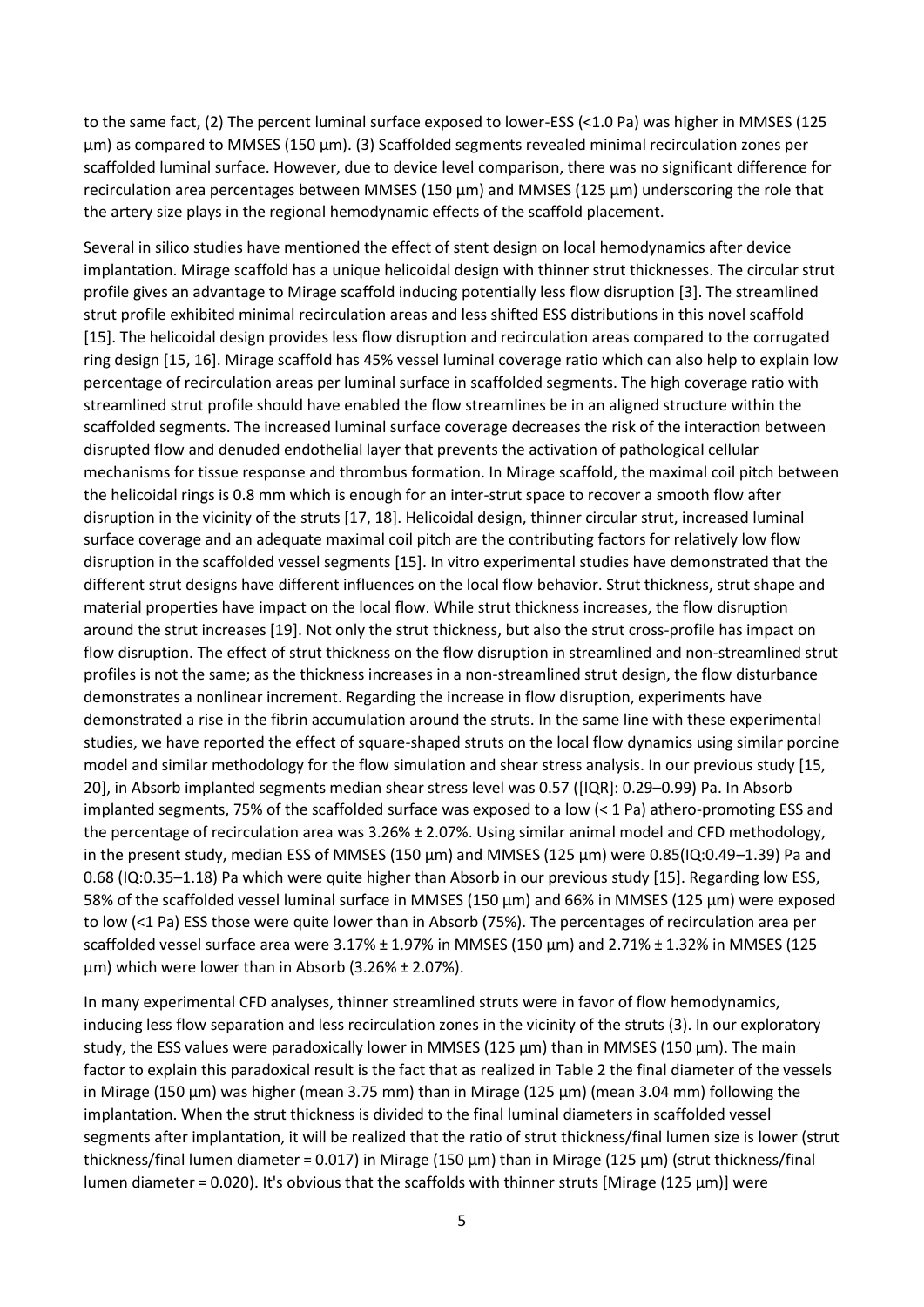implanted in smaller vessels (<3.0 mm) whereas thick strut version of Mirage [Mirage (150  $\mu$ m)] was implanted in bigger size vessels (>3.5 mm). However, in smaller vessels, even thinner struts induced lower ESS which denotes the fact that in small vessels the deteriorating effect of the struts are not avoidable despite thinner design. It seems that even with thin strut thicknesses, the small vessels may not benefit from BRS implantation. Because of this point, in correlation with mean ESS values, we found lower surface area exposed to <1 Pa ESS in Mirage (150  $\mu$ m) rather than in Mirage (125  $\mu$ m). These results showed that during planning stage of the PCI, scaffold strut thickness/vessel size diameter ratio should be taken into account to decrease fluctuations in ESS post-implantation. Another contributing factor for paradoxical result might be due to the Coanda effect; the flow is accelerating over the convex surfaces and in thicker circular struts this effect increases along with the elevated shear stress levels on the top surface of the struts [21]. As the thicker struts get in touch with the faster flowing flow zones in the radial direction within the vessel lumen, it results in higher shear stress levels at the top surface of the struts which also contributed higher levels of ESS in Mirage (150 µm) compared to Mirage (125 µm) (Supporting Information)."

#### *4.1 Limitations*

The current results require interpretation within the constraints of some limitations. First, scaffold implantation was performed in healthy coronary arteries. Therefore, it was not possible to examine the implications of scaffold under-expansion or the composition of the underlying plaque on strut embedment which potentially influence the local flow hemodynamics. Second, there was no comparator which would enable to make a hypothesis for the "hemo-compatible" properties of Mirage bioresorbable scaffold.

#### **5. CONCLUSION**

Mirage scaffold has unique properties of helicoidal design, thinner struts—compared to current commercial available scaffolds—and streamlined strut profile. However, thinner strut version of Mirage induced lower ESS than thick strut version due to the higher ratio of strut thickness/lumen area in Mirage (125 µm). The size of the target vessel segment should be assessed before the implantation of Mirage scaffold and small vessels should not be implanted with Mirage. The CFD study can be used to increase the hemo-compatibility of the bioresorbable scaffolds. The results should prompt further comparative study with the commercially available scaffolds in animal and human models.

#### **Disclosures**

E. Tenekecioglu has a research grant from TUBITAK (The Scientific Council of Turkey). P.W. Serruys is a member of the International Advisory Board of Abbott Vascular. Y. Onuma is a member of the International Advisory Board of Abbott Vascular. The preclinical study was implemented by TS and AA, the design and modification of the scaffold was conducted by SS and PWS, angiographic analyses were performed by YO, OCT analyses were performed by YS, manual contour notations in OCT for coronary artery reconstructions were performed by ET, 3D vessel reconstructions were done by CB, blood flow simulations were implemented by RT, statistical analyses were performed by RC and TC, manuscript was drafted by ET and CC, manuscript was revised by PWS, first revision was done by ET, CC and YZ. Figures were prepared by ET and YZ. All the authors read and approved the last version of the text.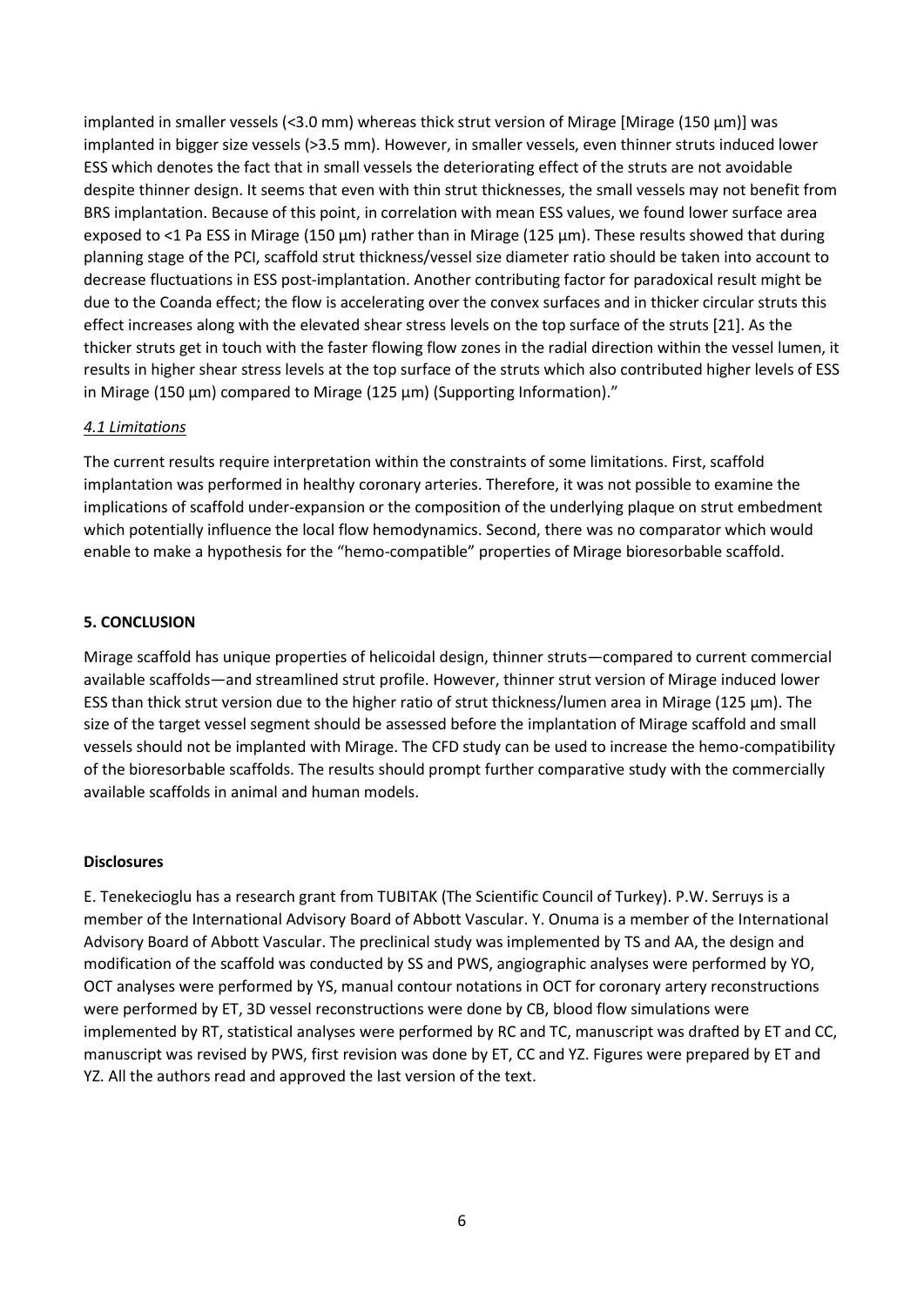#### **REFERENCES**

- 1. Mukete BN, van der Heijden LC, Tandjung K, et al. Safety and efficacy of everolimus-eluting bioresorbable vascular scaffolds versus durable polymer everolimus-eluting metallic stents assessed at 1-year follow-up: A systematic review and meta-analysis of studies. Int J Cardiol 2016;221:1087–1094.
- 2. Papafaklis MI, Bourantas CV, Theodorakis PE, et al. The effect of shear stress on neointimal response following sirolimus- and paclitaxel-eluting stent implantation compared with bare-metal stents in humans. JACC Cardiovasc Intervent 2010;3:1181–1189.
- 3. Jimenez JM, Davies PF. Hemodynamically driven stent strut design. Ann Biomed Eng 2009;37:1483– 1494.
- 4. Bourantas CV, Papafaklis MI, Kotsia A, et al. Effect of the endothelial shear stress patterns on neointimal proliferation following drug-eluting bioresorbable vascular scaffold implantation: An optical coherence tomography study. JACC Cardiovasc Intervent 2014;7:315–324.
- 5. Clark JD, Gebhart GF, Gonder JC, Keeling ME, Kohn DF. The 1996 Guide for the Care and Use of Laboratory Animals. ILAR J 1997;38:41-48.
- 6. Tenekecioglu E, Torii R, Bourantas C, et al. Difference in hemodynamic microenvironment in vessels scaffolded with absorb BVS and mirage BRMS: Insights from a pre-clinical endothelial shear stress study. EuroIntervention. 2017 Jun 6. doi: 10.4244/EIJ-D-17-00283 [Epub ahead of print].
- 7. Ormiston JA, Webber B, Ubod B, Darremont O, Webster MW. An independent bench comparison of two bioresorbable drug-eluting coronary scaffolds (Absorb and DESolve) with a durable metallic drug-eluting stent (ML8/Xpedition). EuroIntervent J EuroPCR Collab Working Group Int Cardiolo Eur Soc Cardiol 2015;11:60–67.
- 8. Bourantas CV, Papafaklis MI, Lakkas L, et al. Fusion of optical coherence tomographic and angiographic data for more accurate evaluation of the endothelial shear stress patterns and neointimal distribution after bioresorbable scaffold implantation: Comparison with intravascular ultrasound-derived reconstructions. Int J Cardiovasc Imaging 2014;30:485–494.
- 9. Nakatani S, Sotomi Y, Ishibashi Y, et al. Comparative analysis method of permanent metallic stents (XIENCE) and bioresorbable poly-l-lactic (PLLA) scaffolds (Absorb) on optical coherence tomography at baseline and follow-up. EuroIntervent J EuroPCR Collab Working Group Int Cardiol Eur Soc Cardiol 2016;12:1498–1509.
- 10. Papafaklis MI, Bourantas CV, Theodorakis PE, Katsouras CS, Fotiadis DI, Michalis LK. Relationship of shear stress with in-stent restenosis: Bare metal stenting and the effect of brachytherapy. Int J Cardiol 2009;134:25–32.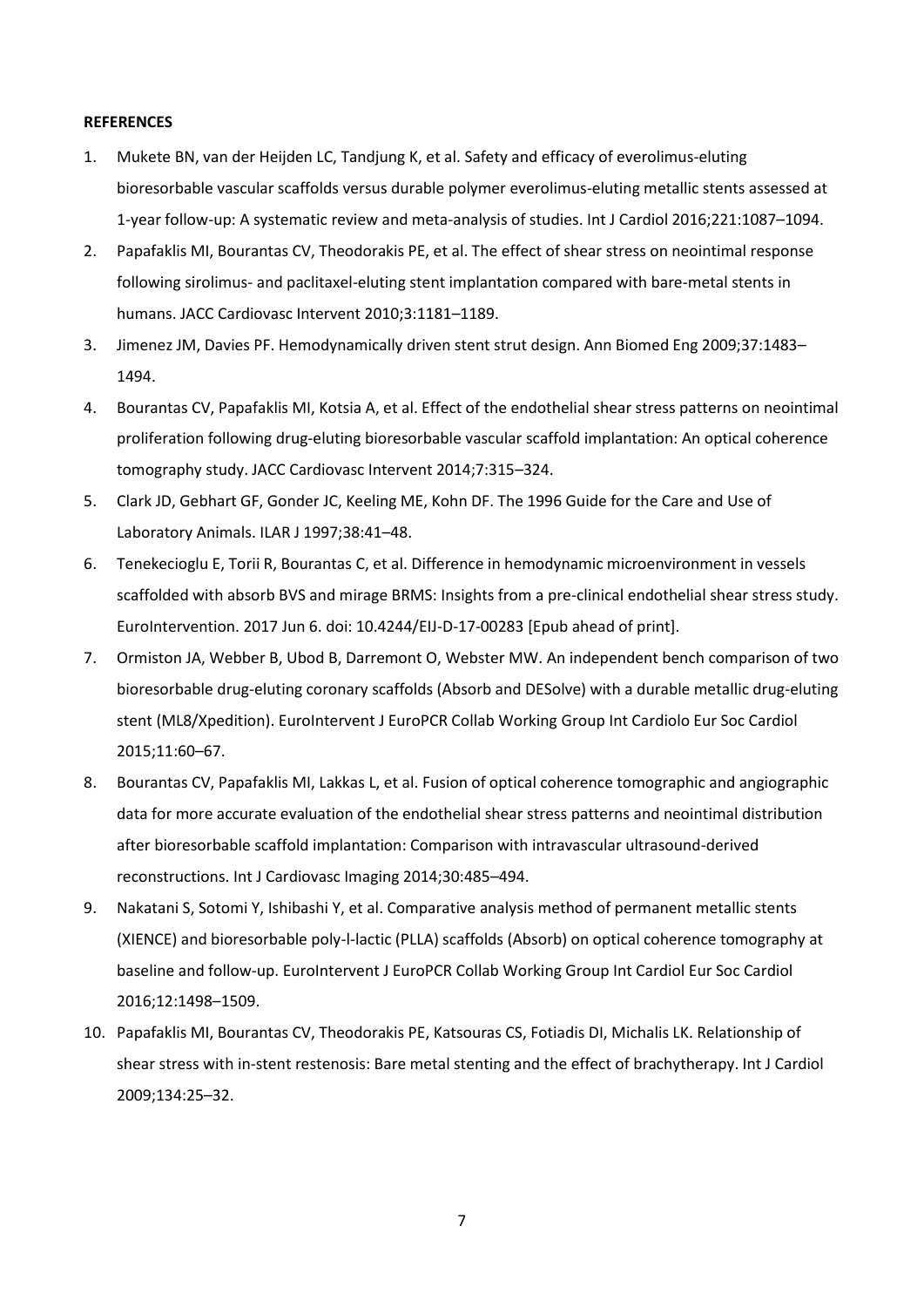- 11. Feldman CL, Ilegbusi OJ, Hu Z, Nesto R, Waxman S, Stone PH. Determination of in vivo velocity and endothelial shear stress patterns with phasic flow in human coronary arteries: A methodology to predict progression of coronary atherosclerosis. Am Heart J 2002;143:931–939.
- 12. Tenekecioglu E, Torii R, Bourantas C, et al. Preclinical assessment of the endothelial shear stress in porcine-based models following implantation of two different bioresorbable scaffolds: Effect of scaffold design on the local haemodynamic micro-environment. EuroIntervent J EuroPCR Collab Working Group Intervent Cardiol Eur Soc Cardiol 2016;12:1296.
- 13. Sakamoto S, Takahashi S, Coskun AU, et al. Relation of distribution of coronary blood flow volume to coronary artery dominance. Am J Cardiol 2013;111:1420–1424.
- 14. Stone PH, Saito S, Takahashi S, et al. Prediction of progression of coronary artery disease and clinical outcomes using vascular profiling of endothelial shear stress and arterial plaque characteristics: The PREDICTION study. Circulation 2012;126:172–181.
- 15. Tenekecioglu E, Torii R, Bourantas C, et al. Assessment of the hemodynamic characteristics of Absorb BVS in a porcine coronary artery model. Int J Cardiol 2017;227:467–473.
- 16. Seo T, Schachter LG, Barakat AI. Computational study of fluid mechanical disturbance induced by endovascular stents. Ann Biomed Eng 2005;33:444–456.
- 17. Berry JL, Santamarina A, Moore JE Jr., Roychowdhury S, Routh WD. Experimental and computational flow evaluation of coronary stents. Ann Biomed Eng 2000;28:386–398.
- 18. Akagawa E, Ookawa K, Ohshima N. Endovascular stent configuration affects intraluminal flow dynamics and in vitro endothelialization. Biorheology 2004;41:665–680.
- 19. Jimenez JM, Prasad V, Yu MD, et al. Macro- and microscale variables regulate stent haemodynamics, fibrin deposition and thrombomodulin expression. J R Soc Interface 2014;11:20131079.
- 20. Tenekecioglu E, Torii R, Bourantas C, et al. Corrigendum to "assessment of the hemodynamic characteristics of absorb BVS in a porcine coronary artery model" [Int J Cardiol. 2017;227:467–473]. Int J Cardiol. 2017;235:206.
- 21. Subhash M, Dumas A. Computational study of coanda adhesion over curved surface. SAE Int J Aerosp 2013;6:260–272.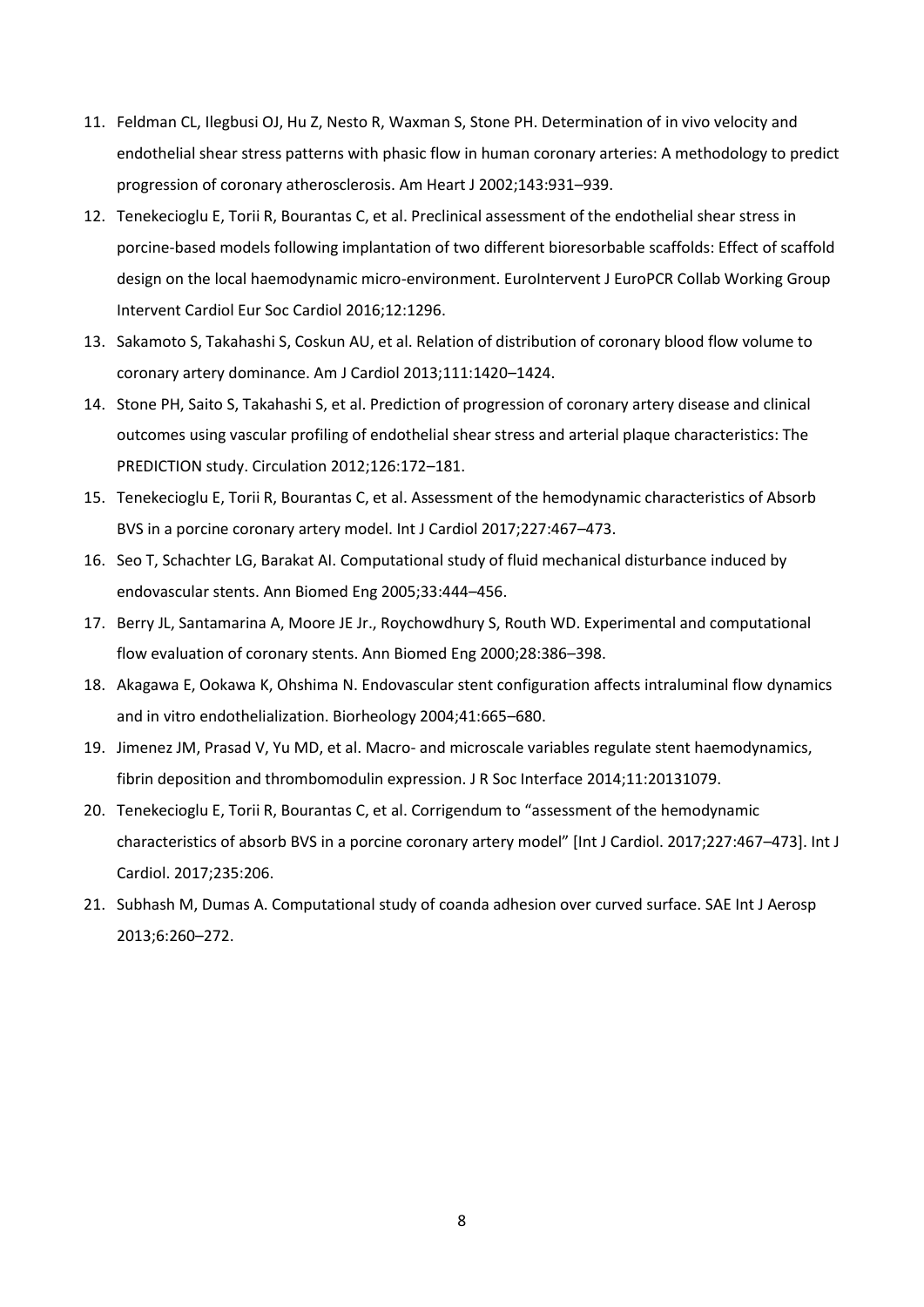| <b>Scaffold</b>                        | <b>Animal</b> | <b>Vessel</b> | <b>Saffolded</b><br>vessel<br>segment | <b>Scaffold</b><br>size (mm) | <b>Deployment</b><br>balloon<br>pressure (atm) | <b>Post-dilatation</b><br>balloon<br>inflation<br>pressure (atm) | The scaffolded<br>vessel segment<br>diameter after<br>implantation<br>(mm) |
|----------------------------------------|---------------|---------------|---------------------------------------|------------------------------|------------------------------------------------|------------------------------------------------------------------|----------------------------------------------------------------------------|
| MMSES-<br>$1(125 \mu m)$               | Animal-E      | <b>LCx</b>    | Mid                                   | $2.75 \times 13$             | 6                                              | 16                                                               | 3.0                                                                        |
| MMSES-<br>$2(125 \mu m)$               | Animal-F      | LAD           | Prox                                  | $2.75 \times 13$             | 16                                             | 18                                                               | 3.0                                                                        |
| MMSES-<br>$3(150 \mu m)$               | Animal-D      | <b>LCx</b>    | Mid                                   | $3.50 \times 15$             | 6                                              | 14                                                               | 3.7                                                                        |
| MMSES-<br>$4(150 \mu m)$               | Animal-D      | <b>RCA</b>    | Mid                                   | $3.50 \times 15$             | 6                                              | 16                                                               | 3.7                                                                        |
| MMSES-<br>$5(125 \mu m)$               | Animal-E      | <b>LAD</b>    | Mid                                   | $2.50 \times 15$             | 6                                              | 16                                                               | 2.6                                                                        |
| MMSES-<br>$6(150 \mu m)$               | Animal-C      | <b>LAD</b>    | Prox                                  | $3.50 \times 15$             | 6                                              | 16                                                               | 3.7                                                                        |
| MMSES-<br>$7(150 \,\mu m)$             | Animal-G      | <b>RCA</b>    | Mid                                   | $3.50 \times 15$             | 6                                              | 14                                                               | 3.8                                                                        |
| MMSES-<br>$8(125 \mu m)$               | Animal-A      | <b>RCA</b>    | Mid                                   | $3.00 \times 15$             | 12                                             | 20                                                               | 3.3                                                                        |
| MMSES-<br>$9(125 \mu m)$               | Animal-F      | <b>RCA</b>    | Mid                                   | $3.00 \times 15$             | 10                                             | 18                                                               | 3.3                                                                        |
| MMSES-<br>$10(150 \,\mathrm{\upmu m})$ | Animal-B      | <b>RCA</b>    | Mid                                   | $3.50 \times 15$             | 18                                             | 18                                                               | 3.8                                                                        |
| MMSES-<br>$11(150 \,\mu m)$            | Animal-A      | <b>LAD</b>    | Prox                                  | $3.50 \times 15$             | 16                                             | 18                                                               | 3.8                                                                        |

**Table 1.** Inventory of scaffolds with strut thicknesses and implantation parameters.

**Table 2.** The OCT analyzes of scaffolded and non-scaffolded segments according to the scaffold type (device level)

|                                                    | MMSES (150 $\mu$ m) ( <i>n</i> = 6) | MMSES (125 $\mu$ m) (n = 5) |
|----------------------------------------------------|-------------------------------------|-----------------------------|
| Scaffolded segment lumen area (mm <sup>2</sup> )   | 8.65 (4.50-12.80)                   | $6.35(3.49 - 9.21)$         |
| Distal non-scaffolded segment lumen area ( $mm2$ ) | 7.67 (5.85-9.42)                    | $5.14(2.01 - 8.27)$         |
| Proximal non-scaffolded segment lumen area         | 7.67 (5.85-9.49)                    | 5.58 (4.69-6.47)            |
| $\text{m}^2$ )                                     |                                     |                             |
| Strut area (mm <sup>2</sup> )                      | $0.88(0.60 - 1.16)$                 | $0.63(0.22 - 1.04)$         |

The results are as Median (Quartile 1-Quartile 3).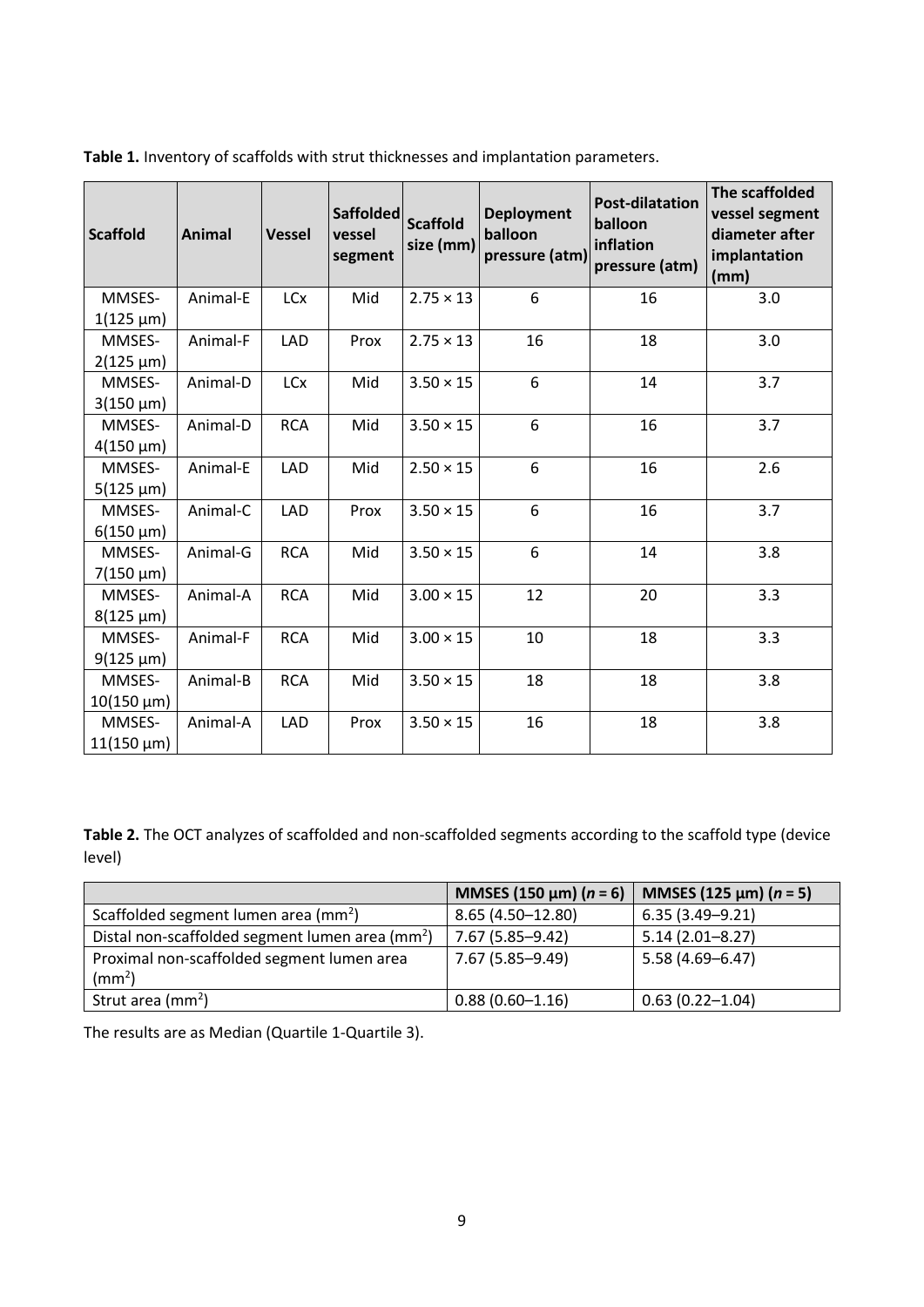**Table 3.** The median ESS of the scaffold groups in 5°-sectorial subunit level.

|                                       | MMSES (150 µ) ( $n = 31,176$ )<br>Median (Q1-Q3) | MMSES (125 µ) ( $n = 22,248$ )<br>Median $(Q1-Q3)$ |
|---------------------------------------|--------------------------------------------------|----------------------------------------------------|
| ESS [Pa] (5°-sectorial subunit level) | $0.85(0.49 - 1.39)$                              | $0.68(0.35 - 1.18)^*$                              |
| $ESS \leq 1.0$ Pa (%)                 | 57.7                                             | $66.4*$                                            |

\* Significant difference between MMSES (150 µm) and MMSES (125 µm); P < 0.00001.

# Significant difference between MMSES (150 µm) and MMSES (125 µm); P < 0.00001.

P values derived from a multilevel linear regression model that adjusted ESS values for vessel type and scaffold cross-sectional area, given the clustered nature of the data.

**Table 4.** Recirculation area per scaffolded vessel surface area percentages in scaffold groups.

| <b>Scaffold</b>   | Recirculation area per scaffolded vessel surface area (%) | Mean ± SD                    |
|-------------------|-----------------------------------------------------------|------------------------------|
| MMSES-3 (150 μm)  | 5.81                                                      |                              |
| MMSES-4 (150 µm)  | 1.35                                                      |                              |
| MMSES-6 (150 µm)  | 1.60                                                      | $2.71 \pm 1.32$ <sup>*</sup> |
| MMSES-7 (150 µm)  | 3.98                                                      |                              |
| MMSES-10 (150 μm) | 1.40                                                      |                              |
| MMSES-11 (150 μm) | 4.88                                                      |                              |
| MMSES-1 (125 µm)  | 2.00                                                      |                              |
| MMSES-2 (125 µm)  | 2.81                                                      |                              |
| MMSES-5 (125 µm)  | 0.87                                                      | $3.17 \pm 1.97$              |
| MMSES-8 (125 µm)  | 3.93                                                      |                              |
| MMSES-9 (125 µm)  | 3.98                                                      |                              |

 $*$  Comparison between MMSES (150  $\mu$ m) and MMSES (125  $\mu$ m), P = 0.91



**Figure 1.** OCT cross-section image of Mirage scaffold. The strut of the Mirage scaffold is circular and nontranslucent.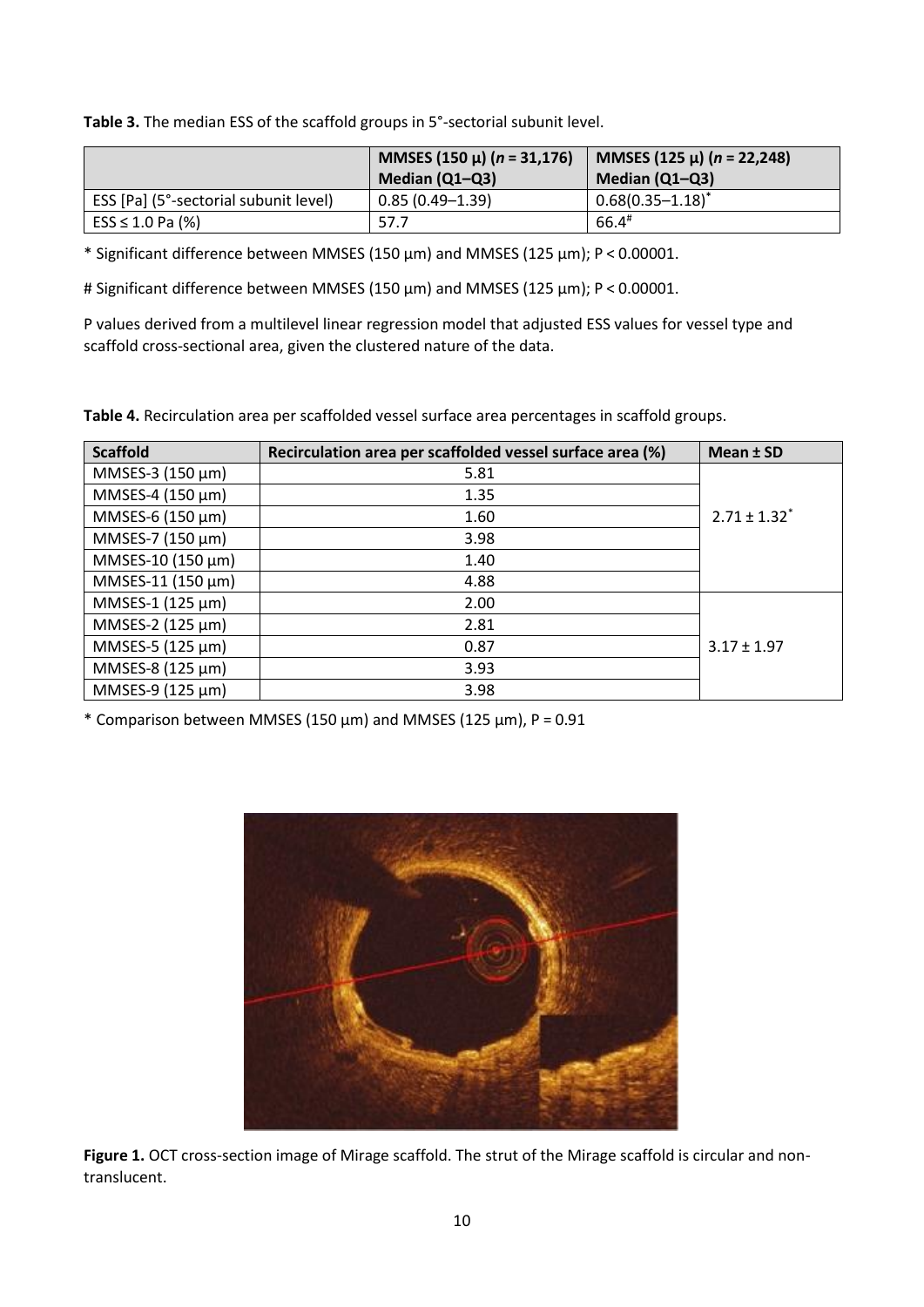

**Figure 2.** (A) Manli cardiology's microfiber technology. Highly oriented polylactide polymer is extruded and annealed to form a circular monofilament with preferred directional mechanical properties (A, B). Conversion of a circular monofilament into a helicoidal scaffold with circular strut geometry. Coil design enables scaffold to inherit monofilament's directional mechanical properties and monofilament's circular geometry (C, D). Three longitudinal spines are attached at ambient temperature to guarantee the mechanical stability of the helicoidal structures (D).(Produced with permission from JACC Int). (B) Mirage scaffold degradation and radial strength profile. In vitro and in vivo degradation profile in comparison with the BVS has confirmed that the Mirage polylactide is basically fully biodegraded after 14 months (A). Mirage scaffold with strut thickness of 125 micron has a tensile strength of 300 MPa with an elongation at break of 35% and a radial strength of 120 kPa,—very comparable to the radial strength of the Xience V for a strut thickness of 81 micron (B). (Produced with permission from JACC Int)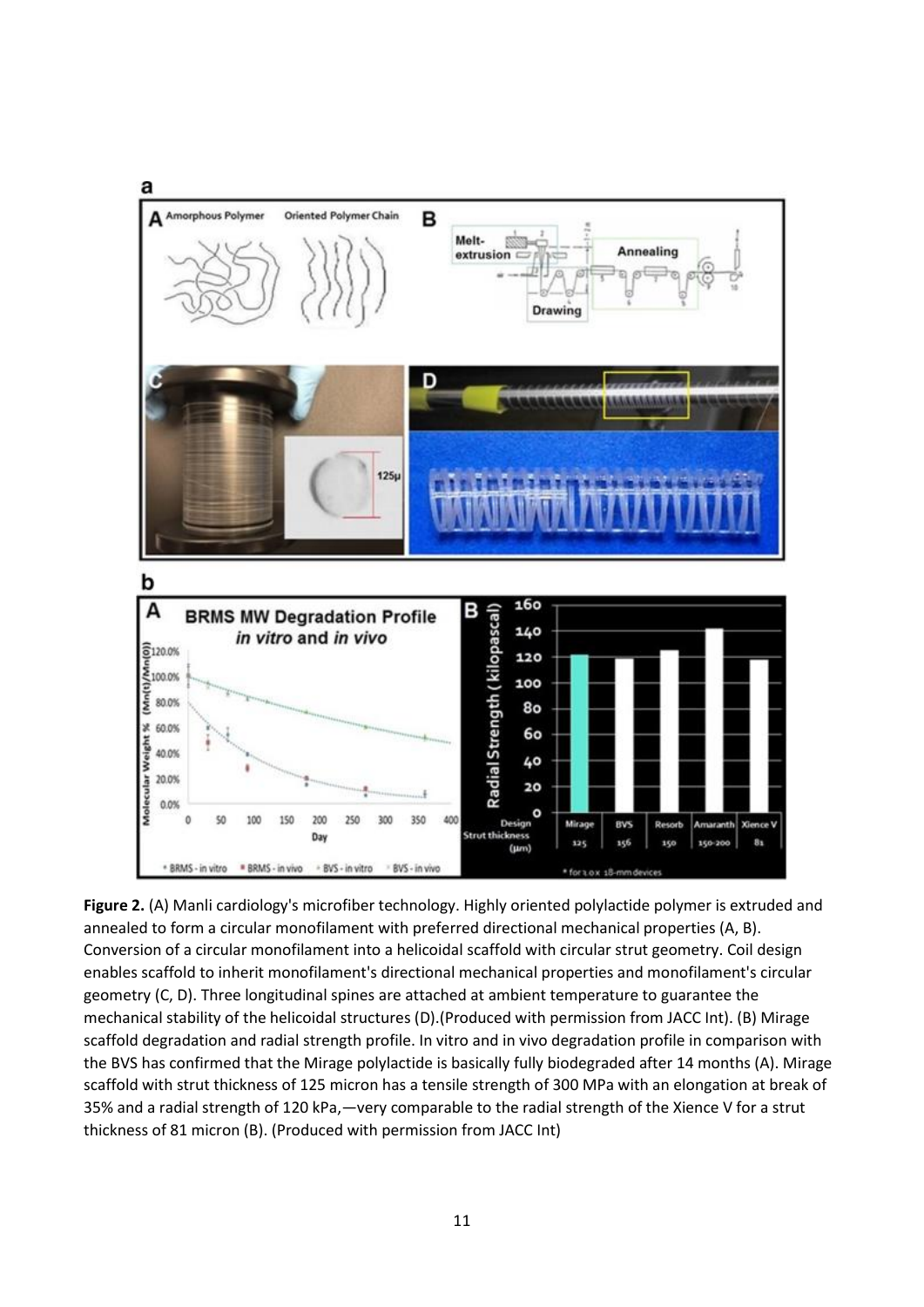

**Figure 3.** Circumferential ESS values (median, maximum and minimum) over the luminal perimeter at 5° subunits (sectors) counted from 3 o'clock.



**Figure 4.** Recirculation zones(red) were quantified based on the ESS and the centerline direction (proximal  $\rightarrow$  distal). The red areas in the luminal surface are where the vectors of the ESS are pointing opposite (more than 90-degrees away from) the proximal-to-distal direction along the centerline.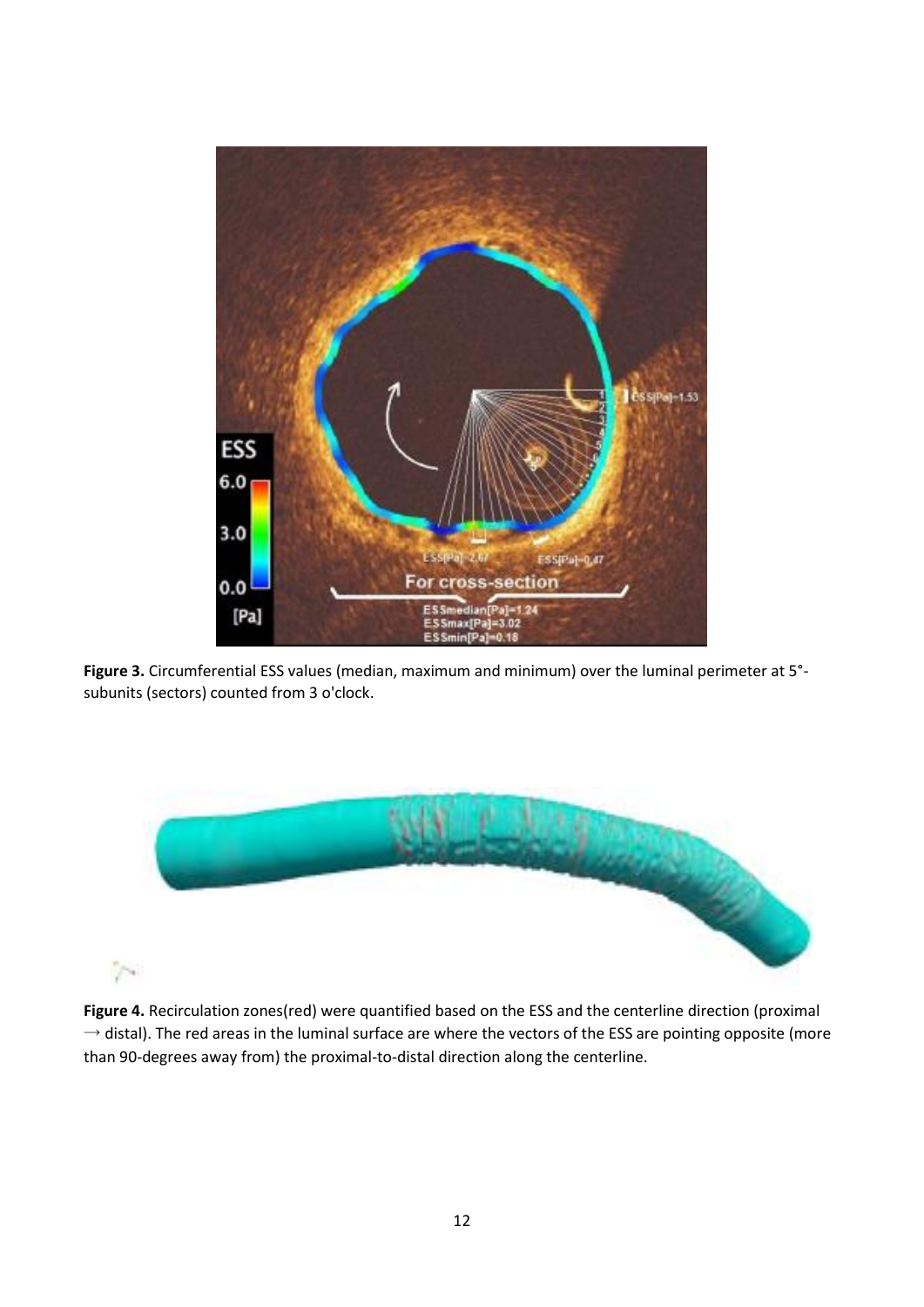

**Figure 5.** Histograms of ESS in scaffolded segments in scaffold groups. "n" denotes the number of total ESS estimations at 5°-sectorial level.



**Figure 6.** Three-dimensional reconstruction of scaffolded coronary anatomy from the fusion of coronary angiograms and OCT data with the local ESS being portrayed in a color-coded map (dark blue indicates low ESS < 1.0 Pa and aquamarine an ESS ≥1.0 Pa) for Mirage scaffold (A and B).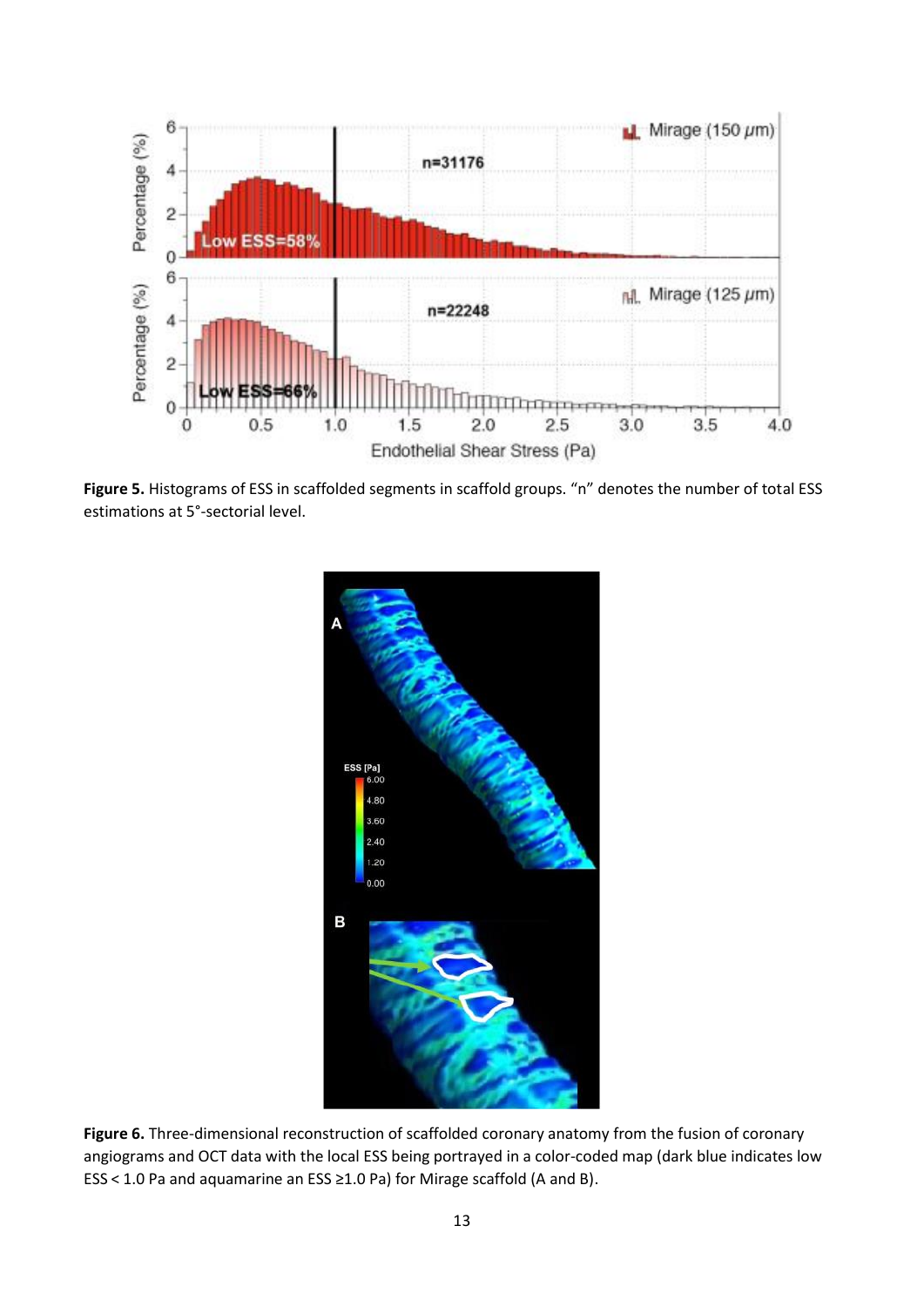**Supplementary Table 1:** The median ESS and lumen area in OCT in scaffolded and non-scaffolded segment in OCT for each scaffold. The data are tabulated according to the ranking of ESS in Mirage bioresorbable scaffold.

| <b>Scaffold</b>       | Animal | Median ESS (Q1-Q3)-       | Median Lumen Area (Q1-Q3)-            | Median Lumen area (Q1-Q3)-    | Median Lumen area (Q1-Q3)-     |
|-----------------------|--------|---------------------------|---------------------------------------|-------------------------------|--------------------------------|
|                       |        | <b>Scaffolded segment</b> | Scaffolded segment (mm <sup>2</sup> ) | Distal non-scaffolded segment | <b>Proximal non-scaffolded</b> |
|                       |        | (Pa)                      |                                       | $\text{m}^2$                  | segment $(mm2)$                |
| MMSES-1 (125 μm)      | E.     | $0.48(0.27-0.76)$         | 7.02 (6.88-7.11)                      | 4.37 (4.26-4.47)              | 4.58 (4.21-4.72)               |
| MMSES-2 (125 $\mu$ m) |        | $0.48(0.24 - 0.87)$       | 8.98 (8.29-9.81)                      | 7.40 (4.59-7.95)              | 5.75 (5.59-6.12)               |
| MMSES-3 $(150 \mu m)$ | D      | $0.56(0.35-0.86)$         | 10.94 (10.56-11.45)                   | $6.90(6.21-7.46)$             | 7.67 (6.38-8.77)               |
| MMSES-4 (150 $\mu$ m) | D      | $0.62(0.29-1.04)$         | 5.78 (5.66-5.92)                      | 5.14 (4.50-5.69)              | 5.79 (3.94-8.52)               |
| MMSES-5 (125 μm)      | E      | $0.63(0.35-1.04)$         | 11.21 (10.92-11.40)                   | 8.71 (8.25-9.14)              | $6.14(5.06-7.91)$              |
| MMSES-6 (150 μm)      | С      | $0.92(0.56-1.35)$         | 12.59 (12.49-12.74)                   | 10.94 (10.33-11.48)           | 9.84 (9.49-10.81)              |
| MMSES-7 (150 $\mu$ m) | G      | $0.94(0.52 - 1.51)$       | 7.13 (7.08-7.35)                      | 7.80 (7.42-7.95)              | $5.58(5.45-5.81)$              |
| MMSES-8 (125 μm)      | A      | $0.94(0.53-1.56)$         | 7.25 (7.04-7.78)                      | 4.57 (4.39-7.05)              | 5.18 (4.74-5.44)               |
| MMSES-9 (125 μm)      |        | $0.96(0.50-1.60)$         | 10.87 (10.68-11.21)                   | 7.25 (7.02-7.50)              | 7.67 (7.42-9.09)               |
| MMSES-10 (150 μm)     | B      | $1.00(0.67-1.39)$         | 9.74 (9.44-10.18)                     | $6.34(6.18-6.98)$             | 7.59 (7.22-7.52)               |
| MMSES-11 (150 μm)     | A      | $1.44(0.86 - 1.86)$       | 10.47 (10.13-10.95)                   | $6.29(4.60-7.85)$             | 8.78 (8.56-9.20)               |